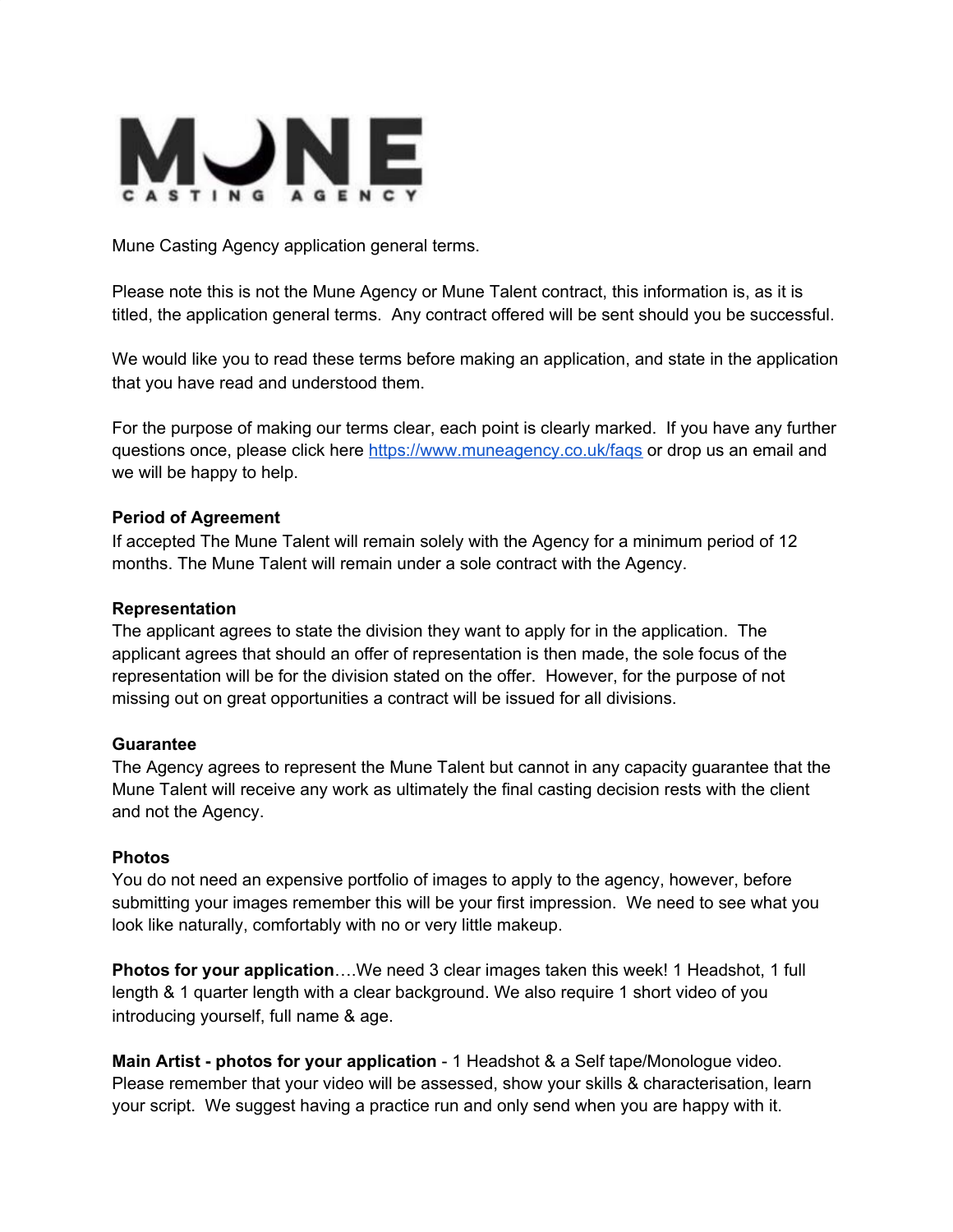**Please ensure you have full copyright of any images used for representation, if the images are not taken by yourself, please provide a copy of the copyright via email.**

## **Please note if your application images do not match the above we will not continue.**

## **Commission & Cost**

Main Artist - commission 10% Supporting Artist - commission 17% Model - commission 20% Annual fee of £25 to be paid when representation commences, and then annually. One off administration fee of £25 to be deducted from initial earnings and never deducted again.

## **The Agency's right to terminate the Agreement**

The Agency has the right to terminate the Mune Talents agreement and representation of the with immediate effect should the Mune Talent, or any person accompanying the Mune Talent, fail to behave in a professional and courteous manner at all times on Assignment(s) or fail to behave in a professional and courteous manner towards, and during any communication with, the Agency and Agency staff. Any behaviour of this nature will be taken seriously.

### **Failure to attend an assignment**

In the event of the Mune Talent failing to attend a pre arranged Assignment(s) without notifying the Agency the Mune Talent agrees that the agency may cease representation.

## **Payments**

The Agency cannot be held responsible for travel costs. The Agency cannot be held responsible for booking changes made by the Client or for payment of monies owed to the Artist by the client if the client goes into liquidation or withholds payments from the Agency for any reason. As the Mune Talent you acknowledge that you take on any Assignment (s) sourced by the Agency on a self-employed basis and that they are solely responsible for declaration and payment of any Tax and National Insurance, if applicable, that may be due and this is not the responsibility of the Agency.

#### **Paperwork**

When applying to Mune Agency, if over the age of 16, agree to have a valid Basic Disclosure. If a Basic Disclosure is not sourced you will not be promoted to any production companies that state it is in accordance with their guidelines, which will limit opportunities.

If under the age of 16, the parent agrees to apply for any licence documentation sent and understands that the Agency will not request new documents for each assignment.

## **Working Rights**

You agree that you are legally entitled to work in the United Kingdom when undertaking an Assignment and understand the Agency will not promote an Artist who has not provided the Agency with relevant documentation.